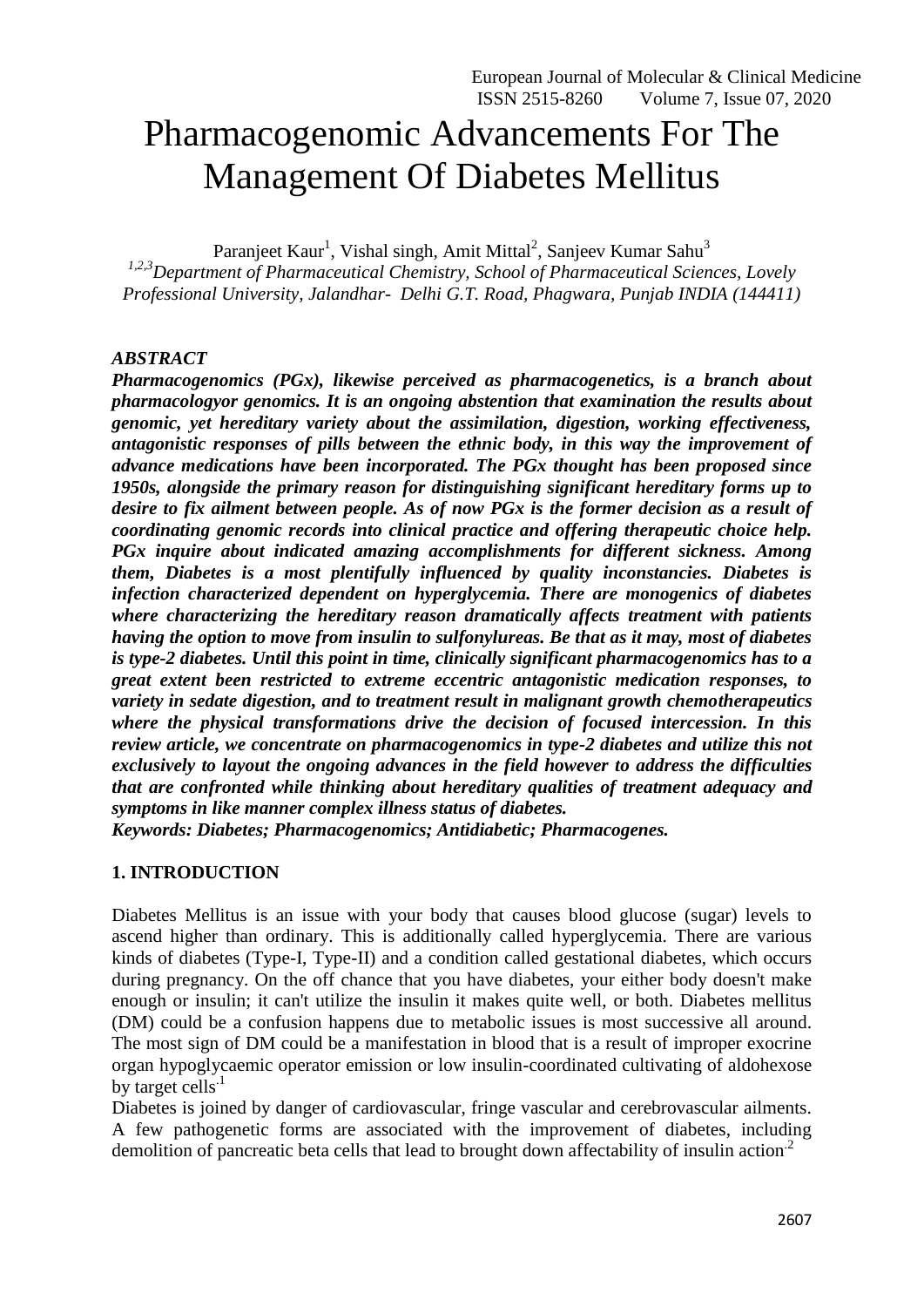The hereditary examination concerning pharmacogenes, for example, medicate processing catalysts (Phase I and II), treatment transporters (Phase III), fix receptors identified with show impact, lessens interindividual variations about medication poisonous quality.

Cytochrome P450 (CYP P450) is a superfamily chemical segment concerning a progression of isoenzymes encoded through CYP gene. It is the significant catalyst responsible for drug metabolism, which can radically utilize endogenous atoms then the exogenous mixes. As of now, 80% medications are used through CYP450 inside the body (CYP1A2, CYP2B6, CYP2C9, CYP2C19, CYP2D6, CYP2E1, and CYP3A4).<sup>3</sup>

Diabetes, in the same way as other complicated maladies, is analyzed dependent on a limit, being accomplished in a regularly disseminated characteristic.<sup>4</sup>There are numerous options why a person's blood glucose can transcend this threshold>7 mmol/L.<sup>5</sup>

In the course of the most recent 20 years, an expanding number of monogenic types of diabetes have been distinguished, which are regularly still not known. Monogenic types of diabetes can have extraordinary reaction to focused diabetes medications and speak to vigorous models for pharmacogenomics in the diabetes center . 6,7 Be that as it may, while it is enticing to accept that as we acquire information on diabetes etiology, we will subgroup type-2 diabetes into discrete subtypes, we have to perceive that genuine sort 2 diabetes is to be sure a polygenic malady. <sup>8</sup>Later hereditary investigations have built up that there are likely a huge number of basic hazard variations that add to type-2 diabetes risk, and the contribution of uncommon or low recurrence variations, while separately of huge impact, don't contribute significantly to the general predominance of type-2 diabetes.<sup>9</sup> *Mechanism*



Fig. 1: Mechanism of antidiabetic drugs

## *Significance of Pharmacogenomics<sup>10</sup>*

Genome-wide affiliation research (GWAS) regarding drug responses include 3730 publications or 89897 special SNP-trait associations are recognized according to GWAS catalog by 2019 January 31, inclusive of the genetic biomarker because of Clopidogrel (CYP2C19), Pegylated-interferon (IFNL3) and Carbamazepine (HLA-B 1502) etc. The study related to the genetic mechanism regarding individual variants within therapy clarification helps within result; inclusive of reduce the unpredictable toxicity on the improvement related to immediate drugs.<sup> $(11)$ </sup> In accordance, sufferers have the necessary remedy effect, after amongst conformity together with maximize the benefits and safe for patients.<sup>12</sup>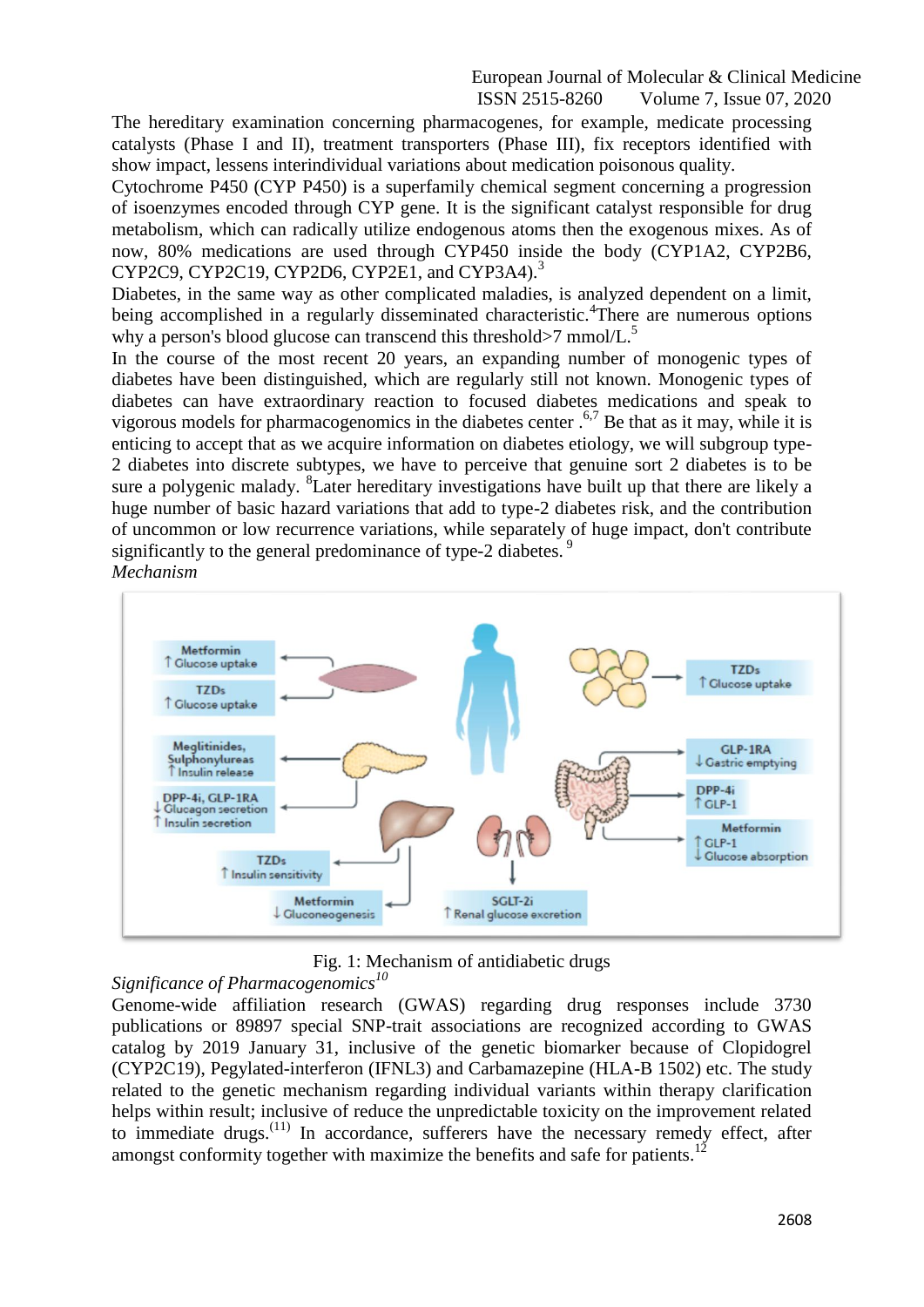## *The Multifactorial Aetiology of T2DM*

The Multifactorial Etiology of T2DM: T2DM is a complex metabolic infection portrayed by higher glucose level coming about because of practical hindrance in insulin emission, insulin activity or both. Both insulin obstruction and secretory inadequacy emerge through the interaction of hereditary and natural hazard factors. Genome-Wide Association Studies (GWAS), which have grilled all the basic hereditary variations (minor allele recurrence >5%), have distinguished >120 T2DM hazard loci. High-throughput sequencing thinks about, which could hypothetically analyze every one of the variations in the genome, or if nothing else the area that encodes proteins, have likewise empowered the revelation of uncommon variations at GWAS-recognized loci and novel loci for T2DM. Hence, such regular variations with little to direct impacts and uncommon variations with generally huge impacts could represent –some percent of complete danger of creating T2DM and affirm its tendency as a complex metabolic syndrome. 13

## *Epidemiology*

Type-I polygenic disorder is that the most typical style of the polygenic disorder is expected to be seenin individuals with lower age teams. Around 20-79% have been concern 285 million individuals were having disorder worldwide within the survey of 2010, around 438 million individuals is predicted to have the similar disorder by  $2030$ .<sup>14</sup>The prevalence of Type-I polygenic disorder is rising in each flourished nations. 80-95% of Type-I disorder is predominant in developing countries.



## **Global Epidemic (Type-2 DM)**

Fig. 2: Global epidemiology of Type-2 Diabetes

As per ICMR - INDIAB, a national diabetes study, currently India has 63 million people living with diabetes. which represents the world's second largest diabetes population after China. This is expected to progress over 100 million by 2030. Maximum population with diabetes ( $>90\%$ ) have Type-2 diabetes.<sup>15</sup>

## *Pathophysiology*

Polygenic disorder could be a long lasting disease, wherever there is destruction of hypoglycaemic agent manufacturing exocrine gland beta cells. Once there is transplantation of exocrine gland from two donars to chronic diabetic, two recepients within the absence of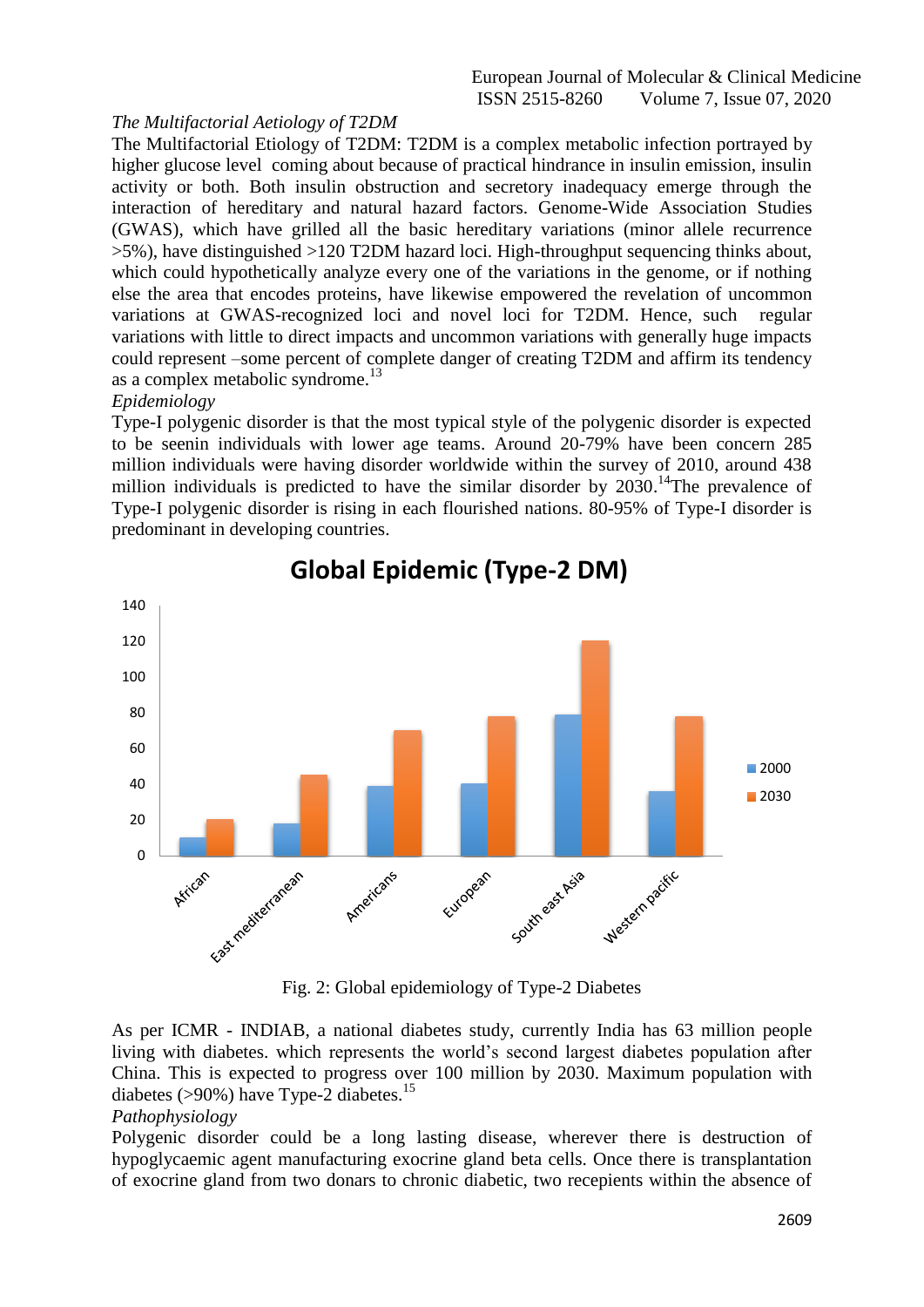immune suppression is difficult because of elevated heterogenecity of exocrine gland lesions of beta cells that are quickly wiped out, then production of huge insulitis by victimization infiltrating T-lymphocytes that measures associate in nursing amnesic response reaction. Type a pair of polygenic disorder, because of hypoglycaemic agent resistance, abnormality of hypoglycaemic agent production and current exocrine gland beta cell failure ends up in hypoglycaemic agent inability that could be a characteristics feature of Diabetes Mellitus.<sup>16,17</sup>



Fig. 3: Pathophysiology of diabetes

## *Etiology*

*Auto immune response:*It is communicated as a result illness, wherever the beta-cells of exocrine organ are gradually destroyed by the body's very own framework that diminishes hypoglycaemic operator generation. Inside the improvement of Type-I issue and hereditary inclining factors are significant, anyway the exact connection stays obscure.

*Genetical factors:*Researchers began with eighteen hereditary positions are chosen as IDDM1-IDDM18, that are related with Type-I issue. The IDDM1 district contains the Human corpuscle antigens that figure proteins known as significant natural phenomenon progressed. During this area, insusceptible reactions are encountered by these genes.<sup>18</sup>

*Environmental factors:* Because of abrupt stress like Associate in Nursing infection wherever the beta-cells of exocrine gland falls below 5-10%.Coxsackie infections are a group of enteric infections that target the enteric tract closes falls up in the pulverization of hypoglycaemic operator producing exocrine organ beta-cells.<sup>19</sup>

## *Management*

Objectives, which has in dealing with patients with polygenic issue, are to kill the indications or to avert the creating hazard factors incorporates power per unit territory and glycaemia,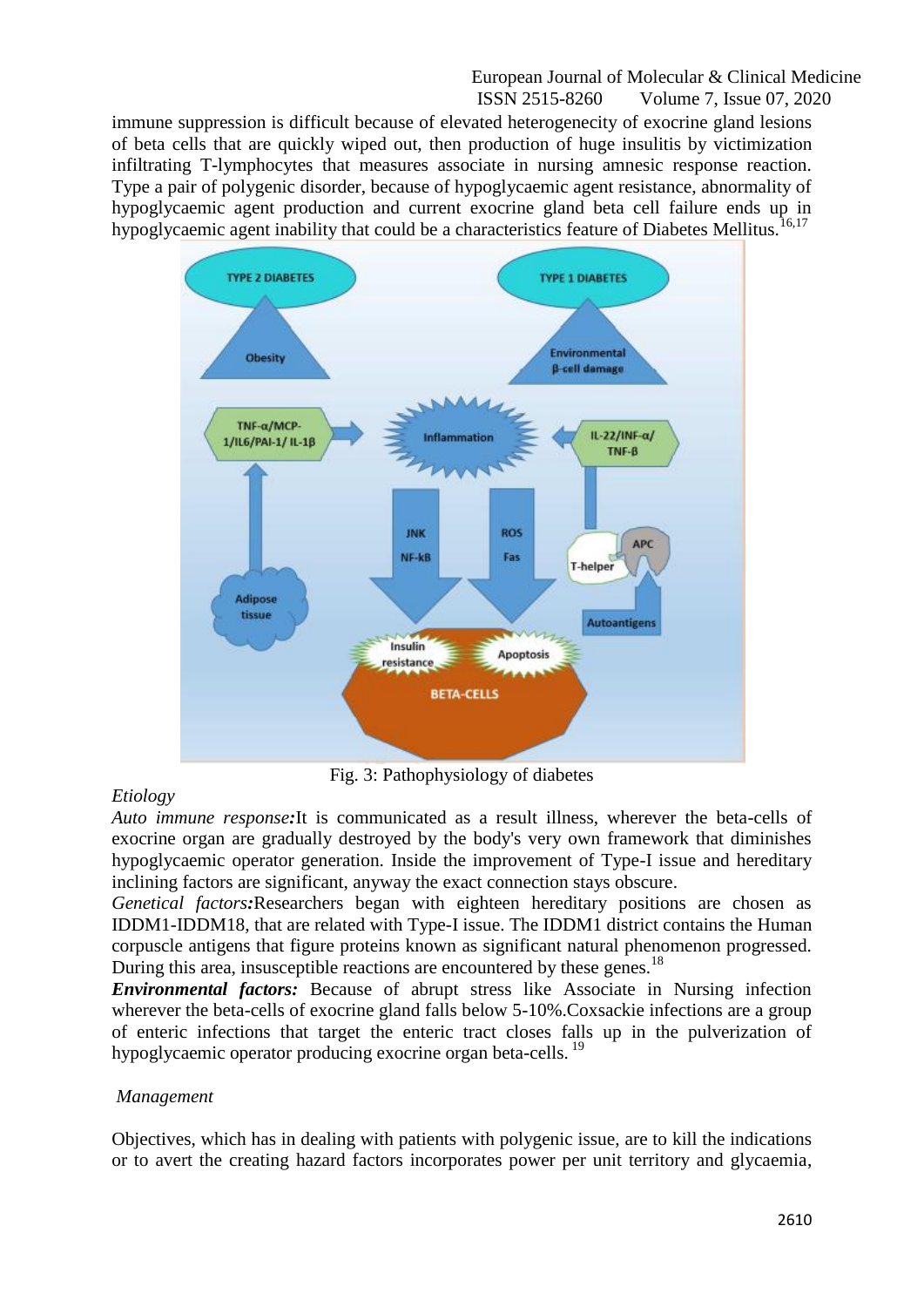regulation of lipids that diminishes large scale tube-formed structure risk and stoppage of smoking and keeping up acetylsalicylic corrosive therapeutic consideration.<sup>20,21</sup>

## *General management of diabetic patient's education:*

- Illness method treatment possibility.
- Food arranges.
- Physical activity arranges.
- Awareness of given prescription for polygenic disorder.
- Observance of glucose levels.
- Psychosocial problems.
- improving life patterns

*Medical Nutrition Therapy:* patient is recommended to stick to proper diet plan. Physical tasks should be embraced more while working on dietry plan. The diet should embrace 50- 55% carbohydrates, 24 % fat, fiber.<sup>14,22</sup>

*Type-1 diabetes(23)* Insulins are the primary option to manage kind one polygenic disorder taken up by injections and hypoglycaemic agent pump. Insulins are of 3 types; speedy acting, long acting and intermediate acting. Some hypoglycaemic agents like regular insulin, hypoglycaemic agent isophane, and hypoglycaemic agent glulisine, hypoglycaemic agent lispro, hypoglycaemic agent as part. Some long acting insulins are glargine, detmir. Pramlintide inj. could be an artificial version of a chemical free internal secretion that is amylin provided by beta-cells and afew Hypertension receptor blockers, acetylsalicylic acid and sterol reducing medication are used. Artificial exocrine gland could be a control system agent delivery. It is coupled with a continuous monitor of aldohexose to hypoglycaemic agent pump. The device that tranfers correct quantity of hypoglycaemic agent mechanically once the monitor specifies the necessity for the pump.<sup>24</sup>



Figure 4: Insulin injection

## **2. LITERATURE REVIEW:**

**2.1** Pharmacological therapy: Oral hypoglycemic agents are helpful within the treatment of kind a pair of DM and hypoglycaemic agent additionally embraces in it and people agents are listed below in given table. The most aim is to correct disorder like resistance to hypoglycaemic agent and skipping hypoglycaemic agent secretion and given together with an appropriate diet and changes in manner. They revealreduction in weight, ameliorates glycaemicinterventionsincreaseglycaemic. 17,25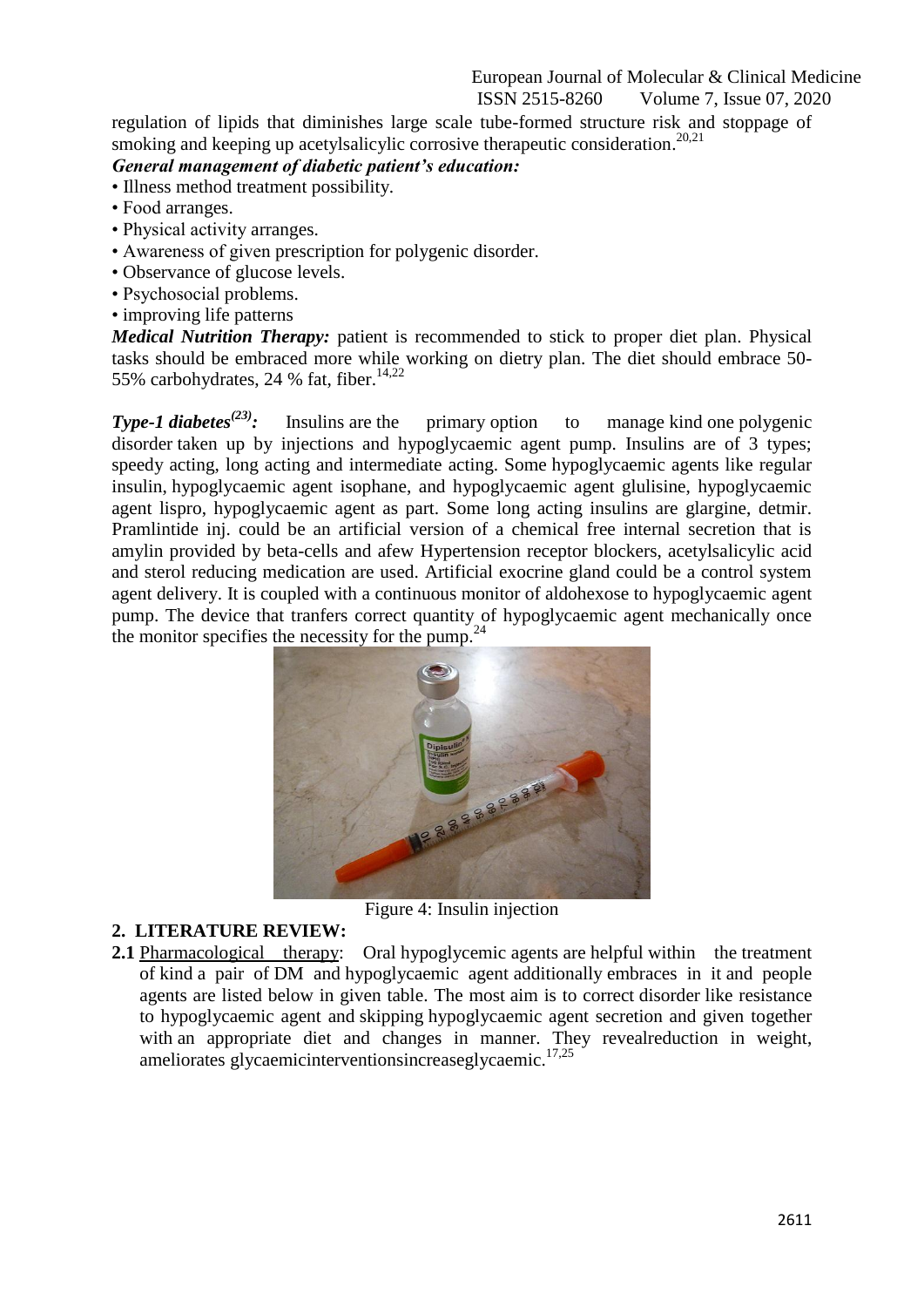|        |                                     | ISSN 2515-8260 |  | Volume 7, Issue 07, 2020 |          |  |
|--------|-------------------------------------|----------------|--|--------------------------|----------|--|
| SR No. | Type of drug                        | Drug generic   |  | <b>Brand</b> name        |          |  |
|        | Sulphonylureas                      | Glimepiride,   |  | Glipizipe, AMARYL,       | DIABETA. |  |
|        |                                     | Glyburide      |  | GLYNASE GIUCOTROL        |          |  |
|        | <b>Biguanides</b>                   | Metformin      |  | <b>GLUCOPHAGE</b>        |          |  |
|        | Thi azo lidine diones               | Pioglitazone   |  | ACTOS, AVANDIA           |          |  |
|        | Alphaglucosidae inhibitors Acarbose |                |  | PRECOSE, GLYSET          |          |  |
|        | Meglitinides                        | Nateglinide    |  | PRANDIN, STARLIX         |          |  |

European Journal of Molecular & Clinical Medicine

Combinations of medicine medication with antidiabetic drug to treat diabetes:<br>• Metformin+Sulphonyl ureas-decrease in HbA1C (0.8–1.5%) than drug alone.

- 
- Metforminimprove glycaemic management limit changes in weight hypoglycaemic agent necessities.
- Metformindecreased concentration of HbA1C & improve hypoglycaemic agent sensitivity.
- · Metformin+a-glycosidase inhibitors-decrease in HbAlC
- Metformin+Glifozins are employed in combos currently daily to treat Type-I disorder

### **2.2 New inventions developed in activity diabetes**:

This category of medicine embrace SGLT-2 Inhibitors , DPP-4 Inhibitors, Amylin mimetics, GLP-1 mimetics, twin PPAR agonist.

#### GLP-1 mimetics (or) agonist:

Hormone like amide (GLP-1) is mainly employed in the treatment of Type-I disorder that are given by injection to manage aldohexose level there by stimulating aldohexose dependent secretion of hypoglycaemic agent.<sup>26</sup>

| SR No. | Name of drug | <b>Brand Name</b> |
|--------|--------------|-------------------|
|        | Exenatide    | <b>BYETTA</b>     |
|        | Lirog lutide | VICOZA            |
|        | Lixisenatide | <b>LYXUMIA</b>    |
|        | Albiglutide  | TANZEUM           |

#### DPP-4 inhibitors (Gliptins):

It is a replacement category of oral diabetic medication that facilitate in decreasing obesity moreover as reduce glucose level. These are generally prescribed for Type-1 DM patients. 17,27

#### Amylin analogues or agonist:

These injectables are employed in treating each kind one a pair of polygenic disorder and are taken prior to meals. They inhibit the discharge of hormone whereas ingestion lowers the pace of food removal from the abdomen. Pramlintide acetate is that the category of drug accessible in United States of America that is run by connective tissue injections.  $17,28$ 

| $\cdot$<br>SR <sub>No.</sub> | Name of drug | <b>Brand name</b> |
|------------------------------|--------------|-------------------|
|                              | Sitagliptin  | JANUVIA           |
|                              | Vildagliptin | <b>GALVUS</b>     |
|                              | Saxagliptin  | ONGLYZA           |
|                              | Kinagliptin  | TRADZENTA         |

#### SGLT- a pair of inhibitors:

Selective atomic number 11 aldohexose transporter-2 is employed to treat Type-1 DM, which leads to lower urinary organ aldohexose leading to associate in nursing hyperbolic quantity of aldohexose, which can be excreted within the body waste.<sup>29</sup>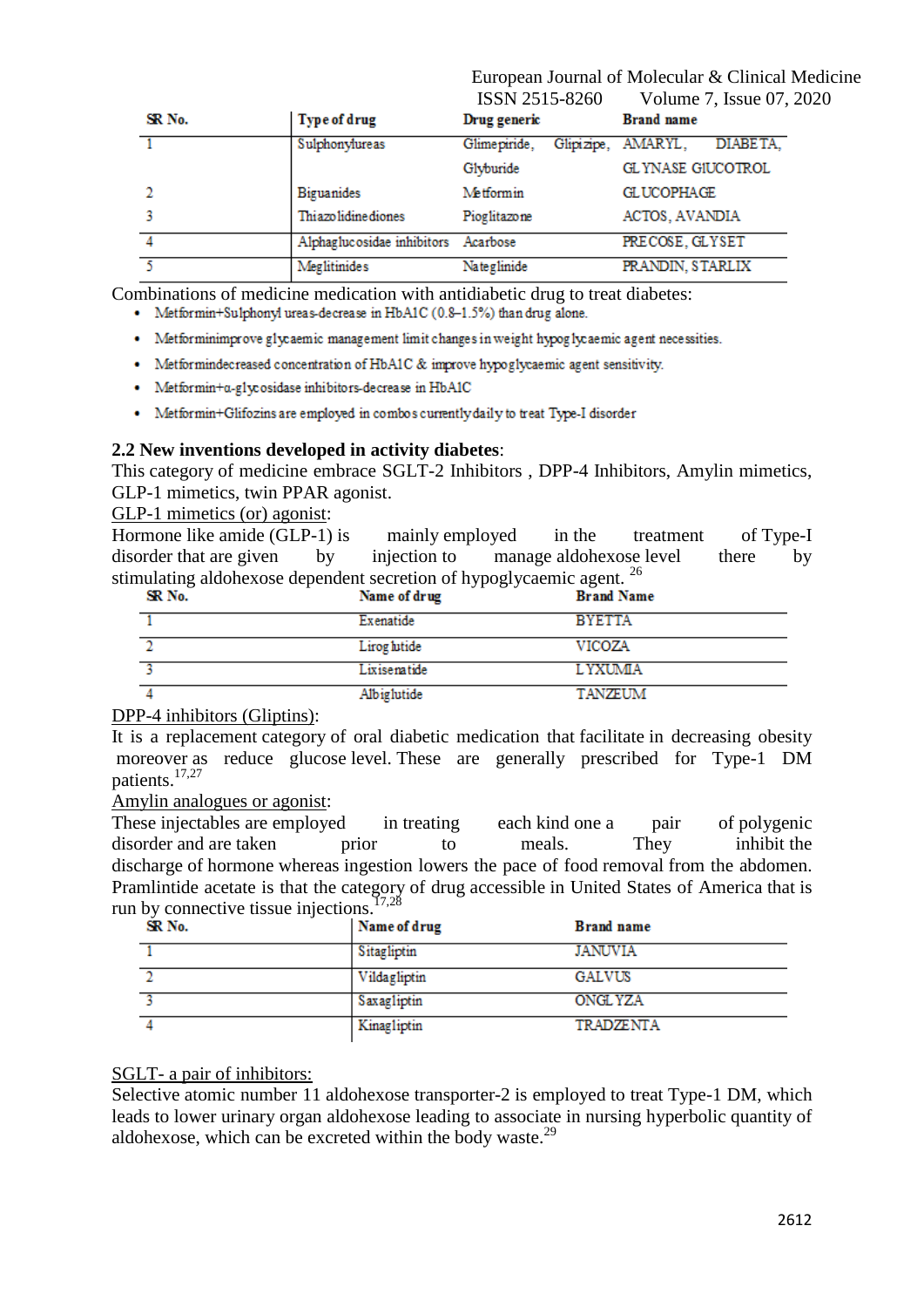|        | $1001120130200$ volume $\lambda$ , issue 07, |                   |  |
|--------|----------------------------------------------|-------------------|--|
| SR No. | Name of drug                                 | <b>Brand Name</b> |  |
|        | Canagliflozin                                | INVOKANA          |  |
|        | Empagliflozin                                | <b>JARDINCE</b>   |  |
|        | Dapazliflozin                                | FARXIGA           |  |

#### Dual PPAR agonist :

Nuclear receptor PPAR  $\gamma$  are employed to cut back symptom combined with metabolic syndrome a pair of polygenic disorder. It absolutely was the most target of fibrate medication that could be a category of amphipathic chemical group acids.<sup>17</sup>

| .<br>SR NO. | Name of drug | <b>Brand name</b> |
|-------------|--------------|-------------------|
|             | Clofibrate   | <b>ATROMID-S</b>  |
|             | Gemifibrozil | <b>LOPID</b>      |
|             | Bezafibrate  | <b>BEZALP</b>     |
|             | Fenafibrate  | TRICOR            |

## Targeted Cells Therapy:

Beta-Cells Targeted Therapy<sup>30</sup>: These days, diabetic medications are generally center around the beta-cellssenstizations to deliver insulin mostly to bring down blood glucose. In any case, these prescriptions convey undesirable symptoms, which lead to investigations of other elective medicines. As of late, specialists take a treatment, which actuates beta-cells recovery by utilizing various types of cells. Analysts have confidence in the capacity of beta-cells recovery through pancreatic progenitor cells trans-separation in the pancreas. Pancreatic cells, for instance, ductal epithelial cell and acinar cell are picked as the most significant cells for beta-cells recovery as a result of heredity just as their separation tendency. In any case, it is dubious to the later examinations applying naming analyses of the ductal heredity that neglect to demonstrate duct derived beta-cell development.<sup>31</sup>

Stem Cells Targeted Therapy<sup>32,33,34</sup>: Restrictions of trans-separation of pancreatic progenitor cells have incited to investigations of elective beta-cells source, for instance, early stage foundational microorganisms (ESCs). The primary issue of this option is the utilization of human undeveloped cell during the embryonic stage. This raises the moral issue, without a doubt, turns into an impediment. To conquer this constraint, instigated induced pluripotent stem cells (iPSCs) were created through physical cell core reinventing. IPSCs coordinate hereditarily with most patients, in this way anticipating safe responses Recent examinations detailed conventions, which altogether yielded beta-cells, which express comparably to betacells secluded from human. After introducing it into mice induced with diabetes, inside about fourteen days, new derived beta-cells comprised of stem cells discharged insulin in light of increased glucose and keeps up the glucose level in normal range. 35,36

Bone marrow stem cells (BMSC) used to supplant harmed beta-cells, yet it delivers low degrees of insulin. 37

Human placenta-derived MSC (PD-MSC) likewise seeked researcher because of their capacity to deliver insulin. Information uncovered a huge reduction of glycosylated hemoglobin in the study comprising of 10 diabetic patients, and the degrees of insulin was greater than those earlier medications. Moreover, no advancement of reactions, for example, liver harm, fever and resistant dismissal, and the cardiovascular and renal capacities were improved. 38,39

## **2.3 Recent gene Therapeutic Approaches:**

Gene Therapy: more often our immune system attacks on foreign substances. However, it may sometime get active on pancreatic beta cells. This subsequently, shoots up the glucose amount in the body.So, hurdle being faced in the treatment for replacing or fixing the degraded cells by immune system other then the beta cells can be overcome by introducing the replicated cells in the pancreas and can feed the insulin need to the body. As of now,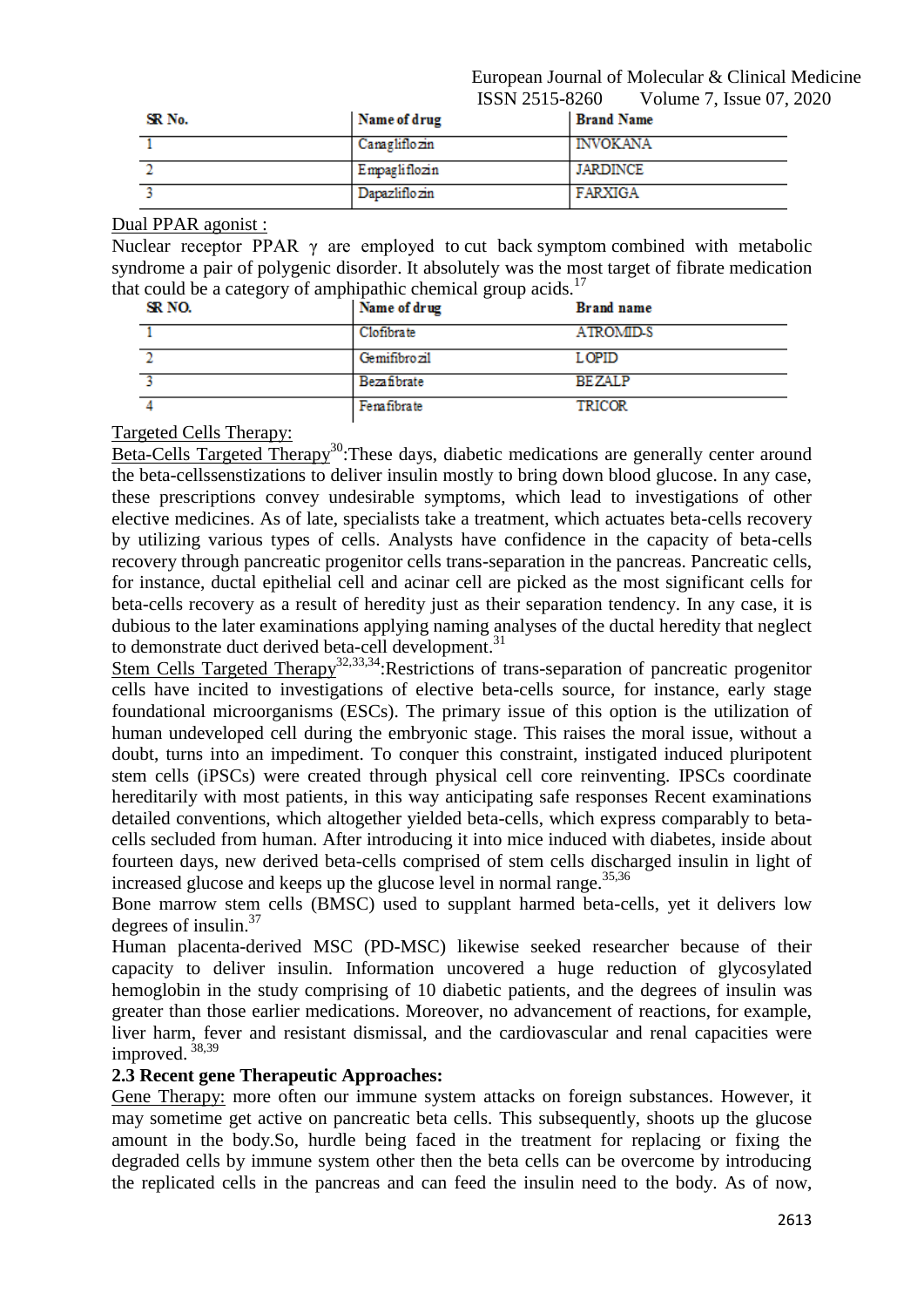popular strategies, for example, lentivirus, adenovirus and AAV just as nonviral systems are utilized for insulin quality conveyance into various tissues, for instance,adipocytes, pancreas,muscle and liver. Strangely, intestinal cells for example, enteroendocrine K-cells indicated numerous similitudes with pancreatic beta cells, it produces glucose-subordinate GIP agonists, and contains prohormone convertases which are urgent for genius insulin handling. Therefore, numerous analysts endeavored to control K-cells in vitro to create and discharge insulin; be that as it may, the implantation of these cells neglected to securely turn around diabetes.<sup>40,41</sup> These highlights make AAV vectors as the best contender for quality treatment. 42,43,44

## **3. CONCLUSION:**

Diabetes mellitus is a great danger no longer only regarding the patients, however additionally because of their family and neighborhood. Various ways concerning diabetes need to remain investigated possibly at initial stages then managed accurately according to manage its development or complications. While, the multiple drawbacks associated with the disease are difficult to be controlled with one particular drug taken at a time. Therefore, advancements in the therapeutic strategies are key for a potential intervention of this disease.

The PGx thought has been proposed since 1950s, along with the main purpose of identifying important genetic versions upto expectation to cure disease between individuals. Currently PGx is the preceding preference due to the fact regarding integrating genomic archives within scientific selection support.

Recent studies reveals that there are numerous strategies while dealing with gene therapy and stem cells as therapeutic targetsThe presence regarding less costly high-throughput genomic applied sciences has accelerated our capabilities concerning the multifactorial element regarding T2DM. Diabetes research over affected person stratification, more findings from properly powered pharmacogenomic research are expected in imitation of complement mean ethnical genetic discoveries to facilitate more efficient antidiabetic medicine discovery programs.

#### **4. REFERENCES:**

- [1] Zhou, Kaixin, et al. "Pharmacogenomics in diabetes mellitus: insights into drug action and drug discovery." *Nature Reviews Endocrinology* 12.6 (2016): 337.
- [2] Tan, Sin Yee, et al. "Type 1 and 2 diabetes mellitus: A review on current treatment approach and gene therapy as potential intervention." *Diabetes & Metabolic Syndrome: Clinical Research & Reviews* 13.1 (2019): 364-372.
- [3] Olefsky, Jerrold M. "Prospects for research in diabetes mellitus." *Jama* 285.5 (2001): 628-632.
- [4] Stratton, Irene M., et al. "Association of glycaemia with macrovascular and microvascular complications of type 2 diabetes (UKPDS 35): prospective observational study." *Bmj* 321.7258 (2000): 405-412
- [5] Type 2 Diabetes Mellitus What Is It? [Internet]. 2018. Available from: [https://www.health.harvard.edu/a\\_to\\_z/type-2-diabetes-mellitus-a-to-z](https://www.health.harvard.edu/a_to_z/type-2-diabetes-mellitus-a-to-z)
- [6] Florez, Jose C., et al. "TCF7L2 polymorphisms and progression to diabetes in the Diabetes Prevention Program." *New England Journal of Medicine* 355.3 (2006): 241- 250.
- [7] Pearson ER. Pharmacogenetics in diabetes. Curr Diab Rep 2009;**9**:172– 181pmid:19323963
- [8] Moore AF, Florez JC. Genetic susceptibility to type 2 diabetes and implications for antidiabetic therapy. Annu Rev Med 2008;**59**:95–111pmid:17937592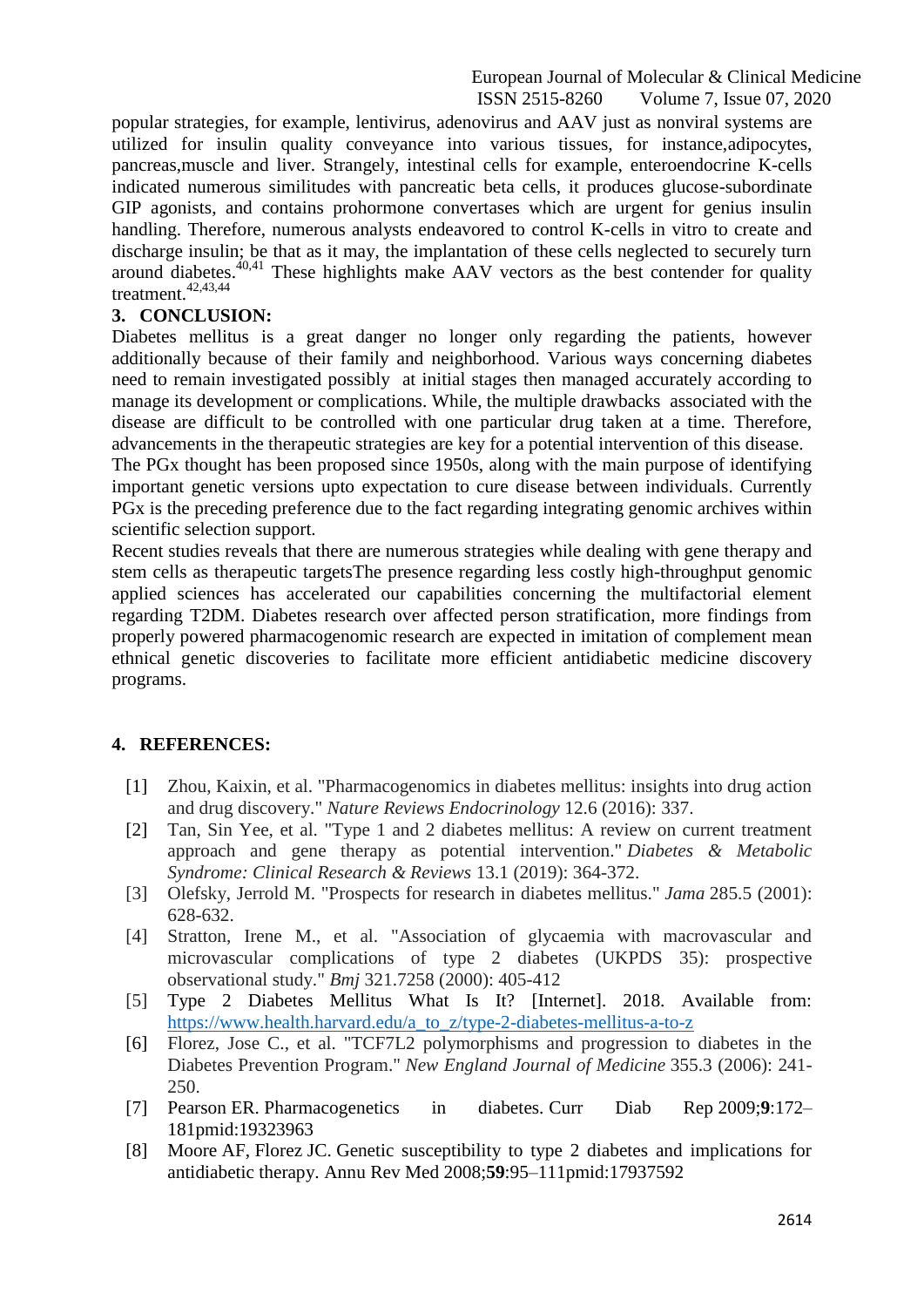- [9] Piero, M. N., G. M. Nzaro, and J. M. Njagi. "Diabetes mellitus-a devastating metabolic disorder." *Asian journal of biomedical and pharmaceutical sciences* 5.40 (2015): 1.
- [10] Franks, Paul W., Ewan Pearson, and Jose C. Florez. "Gene-environment and genetreatment interactions in type 2 diabetes: progress, pitfalls, and prospects." *Diabetes care* 36.5 (2013): 1413-1421.
- [11] Mannino, Gaia Chiara, and Giorgio Sesti. "Individualized therapy for type 2 diabetes." *Molecular Diagnosis & Therapy* 16.5 (2012): 285-302.
- [12] Surendiran A. Pharmacogenomics of Type 2 Diabetes Mellitus [Internet]. Vol. 1, Clinical & Applied Health Sciences. 2017. Available from: https://www.researchgate.net/publication/320616791
- [13] Vakharia, Monali Pradeep, et al. "Pharmacogenomics of Metformin-A Way to Personalised medicine." *International Journal of Pharmacology* 5.2 (2016): 55-61.
- [14] Zheng, Yan, Sylvia H. Ley, and Frank B. Hu. "Global aetiology and epidemiology of type 2 diabetes mellitus and its complications." *Nature Reviews Endocrinology* 14.2 (2018): 88.
- [15] Burden of NCDs and their risk factors in India (Excerpted from Global Status Report on NCDs-2014).
- [16] KC, Haritha Yadav, and Venkat Rao. "Pharmacogenomics in diabetes mellitus: Pathway to personalized medicine." *Helix-The Scientific Explorer* 2.6 (2013): 215- 220.
- [17] Deepthi, B., et al. "A modern review of diabetes mellitus: an annihilatory metabolic disorder." *J In Silico In Vitro Pharmacol* 3.1 (2017).
- [18] Zhou, Kaixin, and Ewan R. Pearson. "Insights from genome-wide association studies of drug response." *Annual review of pharmacology and toxicology* 53 (2013): 299- 310.
- [19] Khandelwal N, Dhundi SN, Yadav P, K PP, Year Scholar F, of Rasashastra D, et al. Prevention and management of Diabetes Mellitus in Ayurveda. Vol. 1, Asian Journal of Biomedical and Pharmaceutical Sciences. 2011.
- [20] Spécialistes, Union Européenne Des Médecins, et al. "The 3rd EFLM-UEMS Congress."
- [21] Bailey, C. J. "The current drug treatment landscape for diabetes and perspectives for the future." *Clinical Pharmacology & Therapeutics* 98.2 (2015): 170-184.
- [22] Rubinstein, Adolfo L., et al. "Abstract P445: Prevalence, Awareness and Control of Diabetes Mellitus in the Southern Cone of Latin America." (2013): AP445-AP445.
- [23] American Diabetes Association. "Diagnosis and classification of diabetes mellitus." *Diabetes care* 27 (2004): S5.
- [24] KC, Haritha Yadav, and Venkat Rao. "Pharmacogenomics in diabetes mellitus: Pathway to personalized medicine." *Helix-The Scientific Explorer* 2.6 (2013): 215- 220.
- [25] Stumvoll, Michael, Barry J. Goldstein, and Timon W. van Haeften. "Type 2 diabetes: principles of pathogenesis and therapy." *The Lancet* 365.9467 (2005): 1333-1346.
- [26] St Onge, Erin, et al. "The role of glucagon-like peptide-1 receptor agonists in the treatment of type 2 diabetes." *Journal of translational internal medicine* 5.2 (2017): 79-89.
- [27] Ou, Shuo-Ming, et al. "Effects on clinical outcomes of adding dipeptidyl peptidase-4 inhibitors versus sulfonylureas to metformin therapy in patients with type 2 diabetes mellitus." *Annals of internal medicine* 163.9 (2015): 663-672.